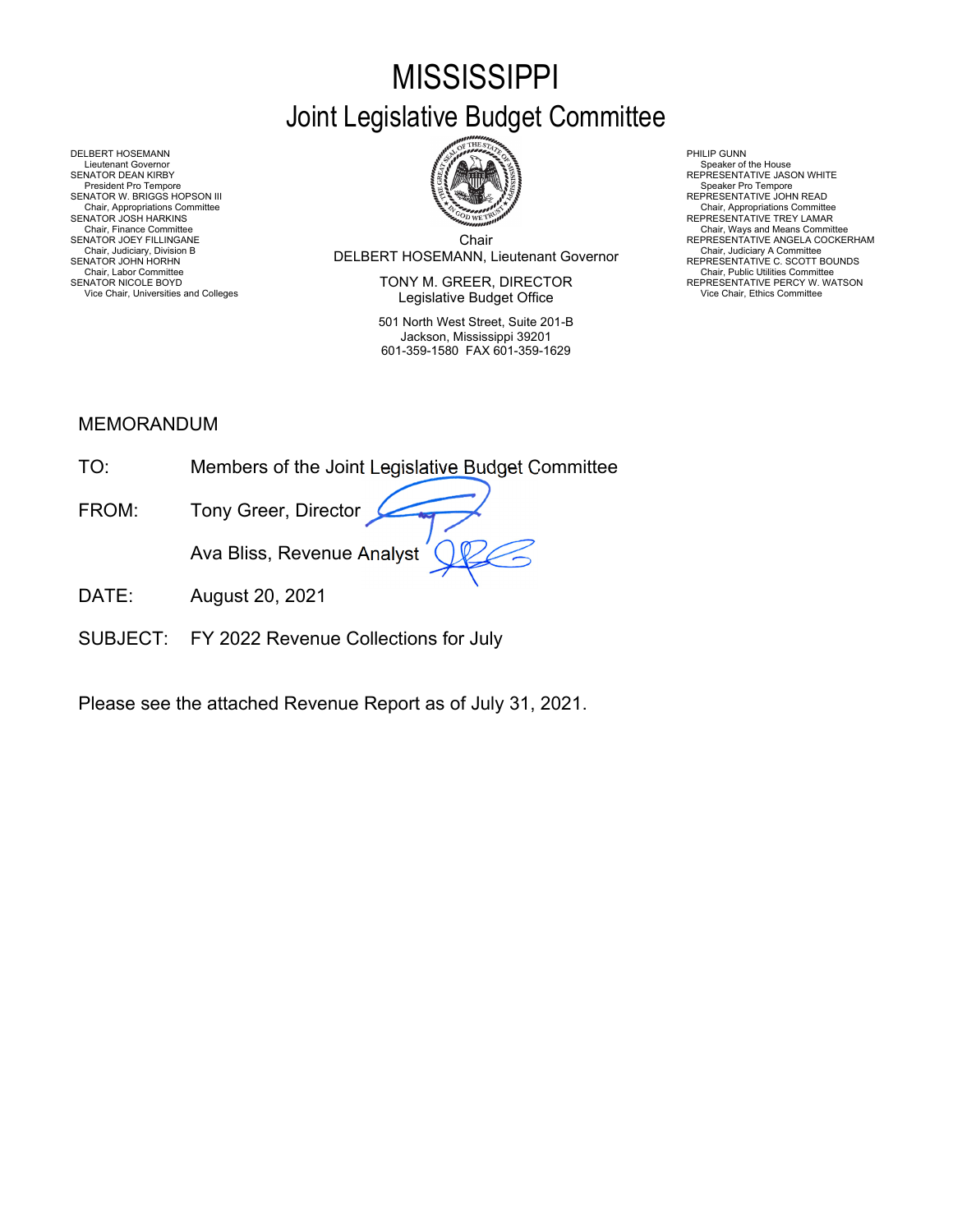

## **Comparison of Actual Revenue Collections** *July 31, 2021*



| <b>Source of Revenue Collections</b> | Month* | <b>FYTD*</b> | Prior<br>Year** |
|--------------------------------------|--------|--------------|-----------------|
| Sales Tax                            | \$24.2 | \$24.2       | \$131.5         |
| Individual Income Tax                | 13.9   | 13.9         | $-76.9$         |
| Corporate Tax                        | 2.4    | 2.4          | $-80.5$         |
| Use Tax                              | 0.4    | 0.4          | 11.6            |
| <b>Gaming Tax</b>                    | 6.5    | 6.5          | 4.4             |
| <b>Total Collections</b>             | \$53.3 | \$53.3       | $$-6.4$         |

*\*Figures in millions above or below the Sine Die estimate*

*\*\*Figures in millions above or below the prior year's actual collections*



### FY 2022

Total revenue collections for the month of July FY 2022 and Fiscal YTD 2022 through July are \$53,326,905 or 11.11% above the sine die revenue estimate. Fiscal YTD total revenue collections through July 2021 are \$-6,355,436 or -1.18% below the previous year's collections. The FY 2022 Sine Die Revenue Estimate is \$5,927,000,000.

#### FY 2021

As of July 31, 2021, total revenue collections for FY 2021 were \$6,741,012,015. When compared to the total General Fund appropriations for FY 2021 of \$5,576,886,000, the General Fund will end the fiscal year with an estimated excess of \$1,164 million.

During FY 2021 close-out period of July and August 2021, additional revenues may be recorded, and subsequent adjustments could be necessary.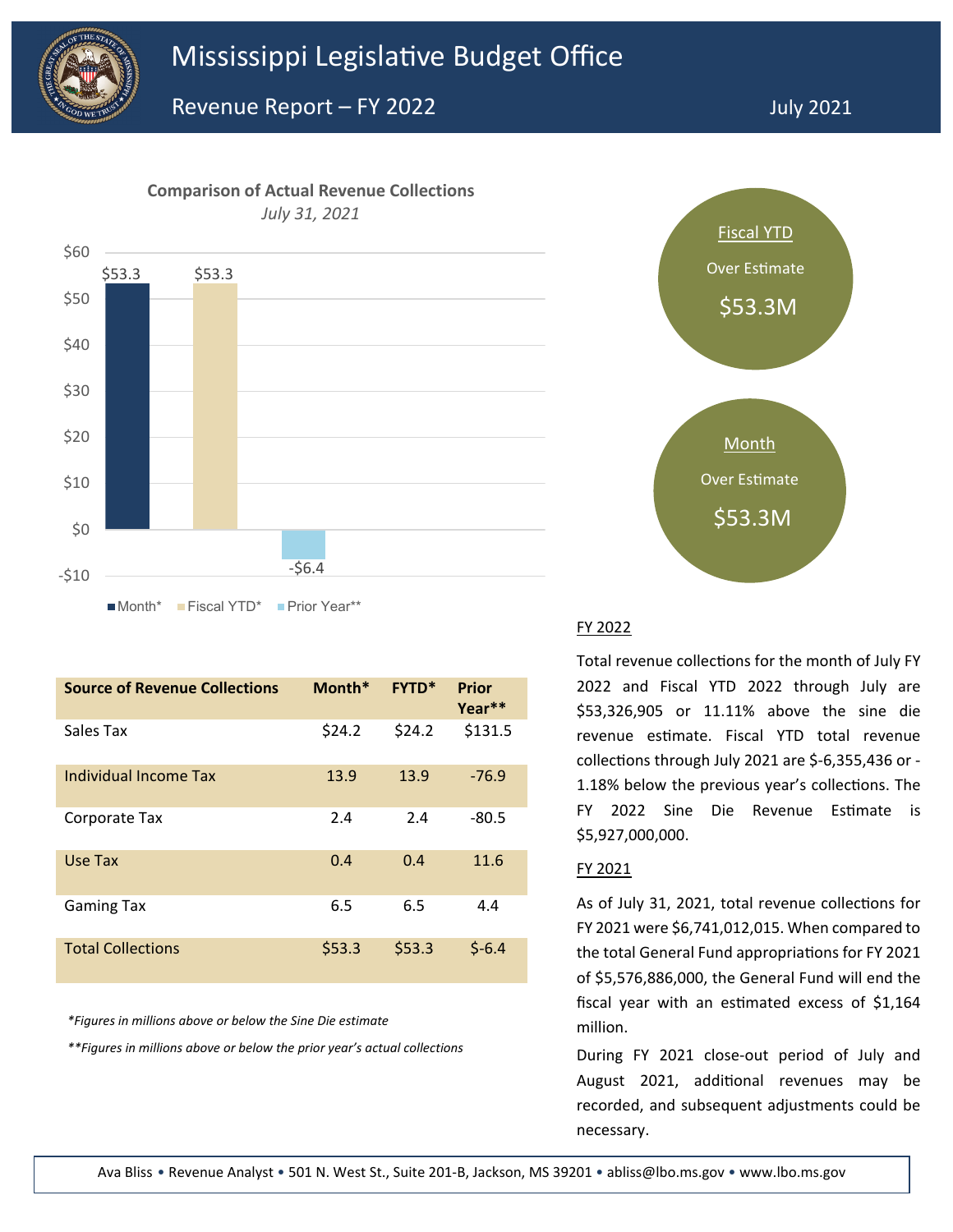

# **Comparison of Actual Revenue Collections by Tax Type**

The graph above compares the actual revenue collections to the sine die revenue estimate for each of the main tax revenue sources. The figures reflect the amount the actual collections for Sales, Individual, Corporate, Use and Gaming taxes were above or below the estimate for the month and fiscal year-to-date. The graph also compares fiscal year-to-date actual collections to prior year actual collections, as of July 31, 2021.



Ava Bliss • Revenue Analyst • 501 N. West St., Suite 201-B, Jackson, MS 39201 • abliss@lbo.ms.gov • www.lbo.ms.gov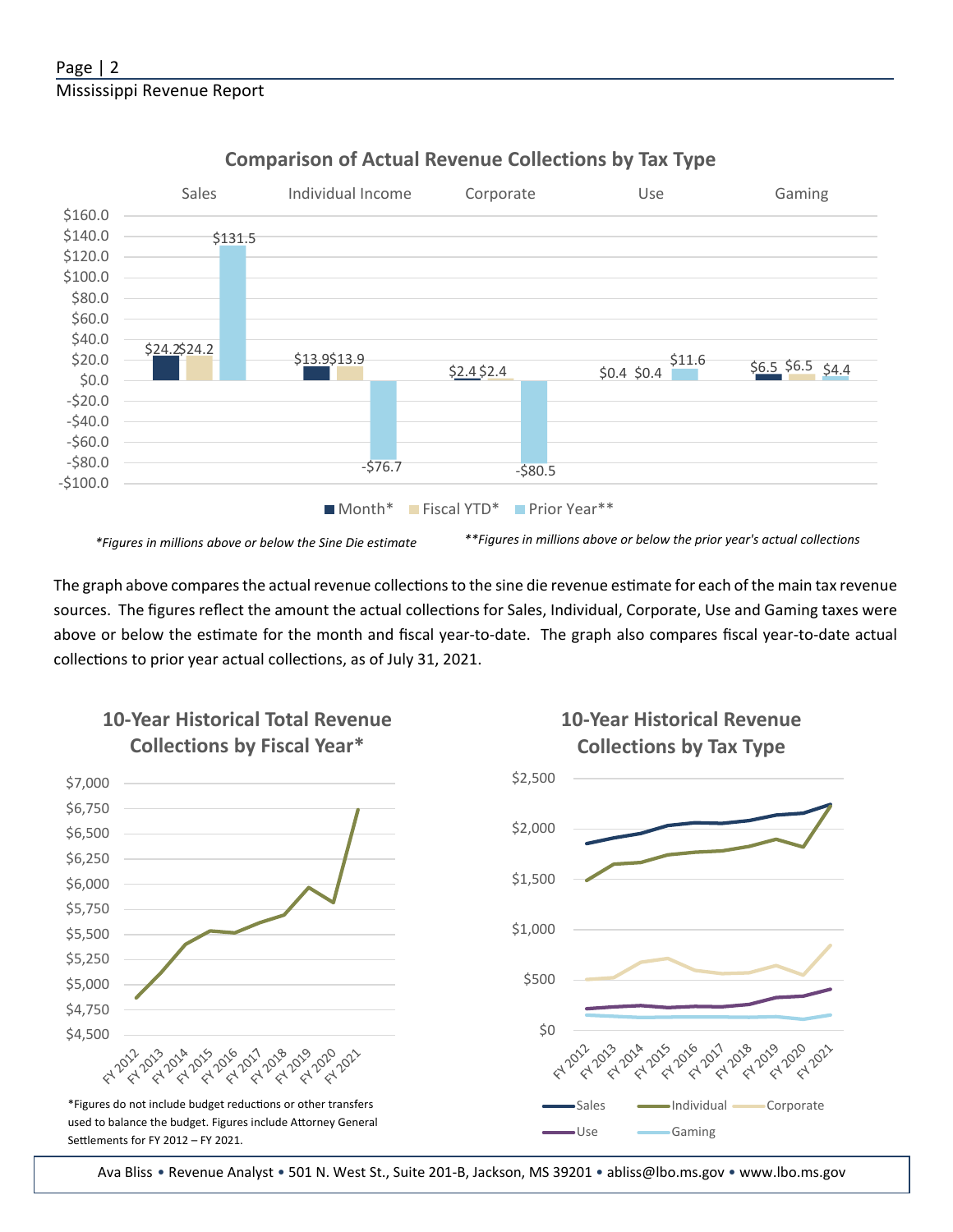#### Page | 3

#### Mississippi Revenue Report

Below is a chart showing FY 2022 year-to-date collections compared to prior year-to-date collections.

|                                      |                     |                     | <b>Over/(Under) Prior Year</b> |           |  |  |
|--------------------------------------|---------------------|---------------------|--------------------------------|-----------|--|--|
| <b>Source of Revenue Collections</b> | <b>FY 2021 July</b> | <b>FY 2022 July</b> | Amount (\$)                    | % Change  |  |  |
| Sales Tax                            | \$83,681,701        | \$215,184,461       | \$131,502,759                  | 157.15%   |  |  |
| Individual Income Tax                | 246,405,453         | 169,738,357         | (76,667,096)                   | $-31.11%$ |  |  |
| Corporate Income Tax                 | 92,732,106          | 12,266,707          | (80, 465, 399)                 | $-86.77%$ |  |  |
| Use Tax                              | 18,907,768          | 30,522,079          | 11,614,311                     | 61.43%    |  |  |
| <b>Insurance Premium Tax</b>         | 37,483,980          | 40,147,271          | 2,663,290                      | 7.11%     |  |  |
| Tobacco, ABC & Beer                  | 24,959,322          | 23,742,818          | (1,216,505)                    | $-4.87%$  |  |  |
| Oil & Gas Severance                  | 1,269,755           | 2,279,259           | 1,009,503                      | 79.50%    |  |  |
| <b>Gaming Tax</b>                    | 12,587,170          | 16,970,371          | 4,383,201                      | 34.82%    |  |  |
| Other Dept. of Revenue               | 10,355,962          | 9,239,846           | (1, 116, 116)                  | $-11.00%$ |  |  |
| Other Than Dept. of Revenue          | 11,337,224          | 13,273,838          | 1,936,614                      | 17.08%    |  |  |
| Sub-Total                            | 539,720,441         | 533,365,007         | (6,355,436)                    | $-1.18%$  |  |  |
| All Other Transfers/Collections      | $\mathbf{0}$        | 0                   | $\mathbf{0}$                   | 0.00%     |  |  |
| <b>Total</b>                         | \$539,720,441       | \$533,365,007       | \$(6,355,436)                  | $-1.18%$  |  |  |



#### **Economic Statistics:**

| <b>Unemployment Rate</b> |                                    |                     |           |          |
|--------------------------|------------------------------------|---------------------|-----------|----------|
|                          | Latest                             | Change              | Frequency | Date     |
| Mississippi              | 6.2%                               | 0.1                 | Monthly   | Jun-21   |
| <b>United States</b>     | 5.9%                               | 0.1                 | Monthly   | $Jun-21$ |
|                          |                                    |                     |           |          |
| GDP (millions)           |                                    |                     |           |          |
|                          | Latest                             | Change <sup>*</sup> | Frequency | Date     |
| Mississippi              | 104,131                            | 6.8%                | Quarterly | 2021:01  |
| <b>United States</b>     | 19,055,700                         | 6.1%                | Quarterly | 2021:01  |
|                          |                                    |                     |           |          |
|                          |                                    |                     |           |          |
|                          | Mississippi Employment (thousands) |                     |           |          |
|                          | Latest                             | Change              | Frequency | Date     |

Total Nonfarm 1,132.6 0.6% Monthly Jun-21 Total Private 898.0 0.4% Monthly Jun-21

\*Annualized quarterly growth

\*Figures in millions.

July FY 2022 General Fund collections were \$(6,355,436) or -1.18% below July FY 2021 actual collections. Sales tax collections for the month of July were above the prior year by \$131.5M. Individual income tax collections for the month of July were below the prior year by \$76.7M. Corporate income tax collections for the month of July were below the prior year by \$80.5M.

For a more detailed listed of revenue collections for the State of Mississippi, please see the attached MS Department of Finance and Administration's monthly Revenue Report.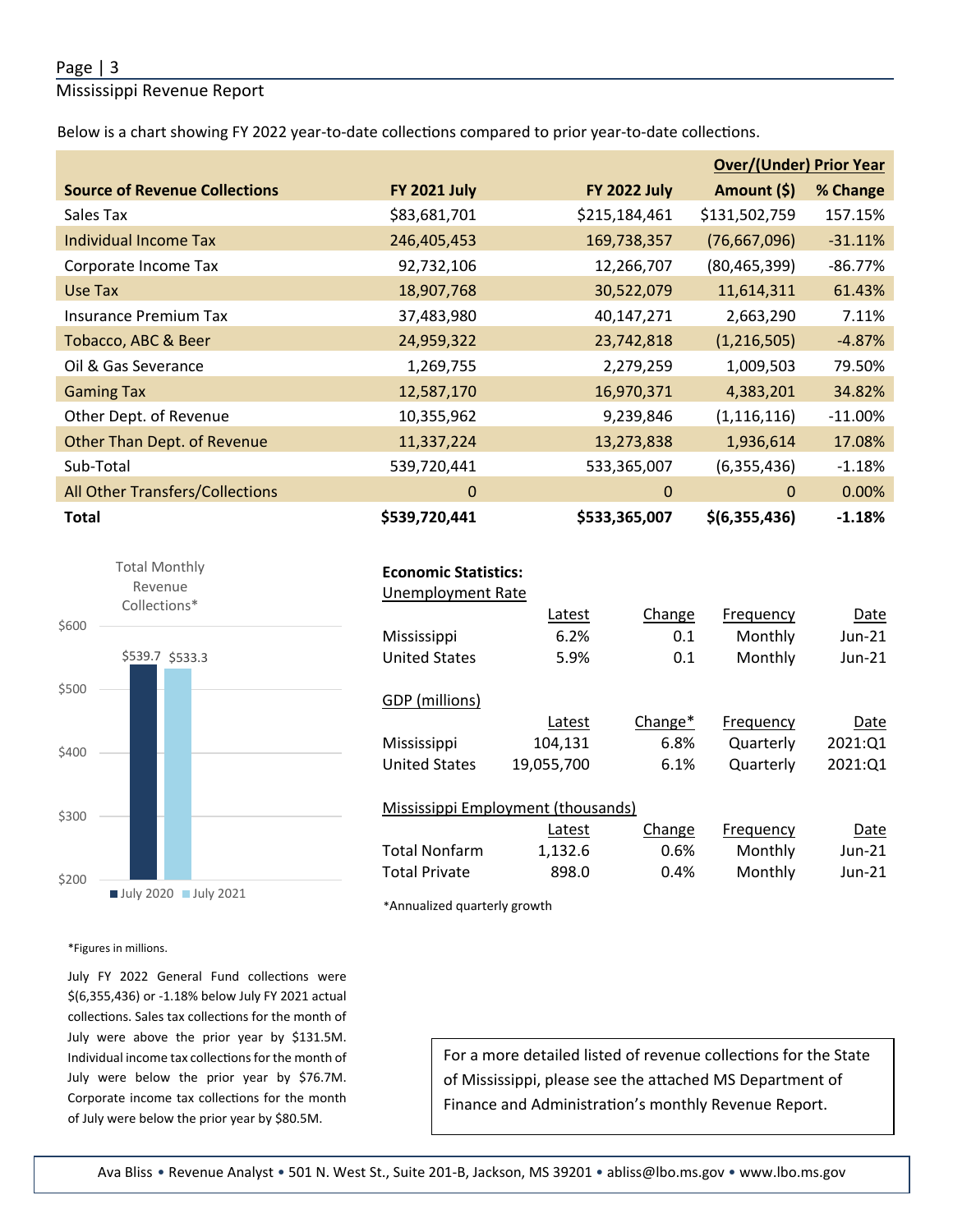# Mississippi Department of Finance and Administration Revenue Report

*As of July 31, 2021*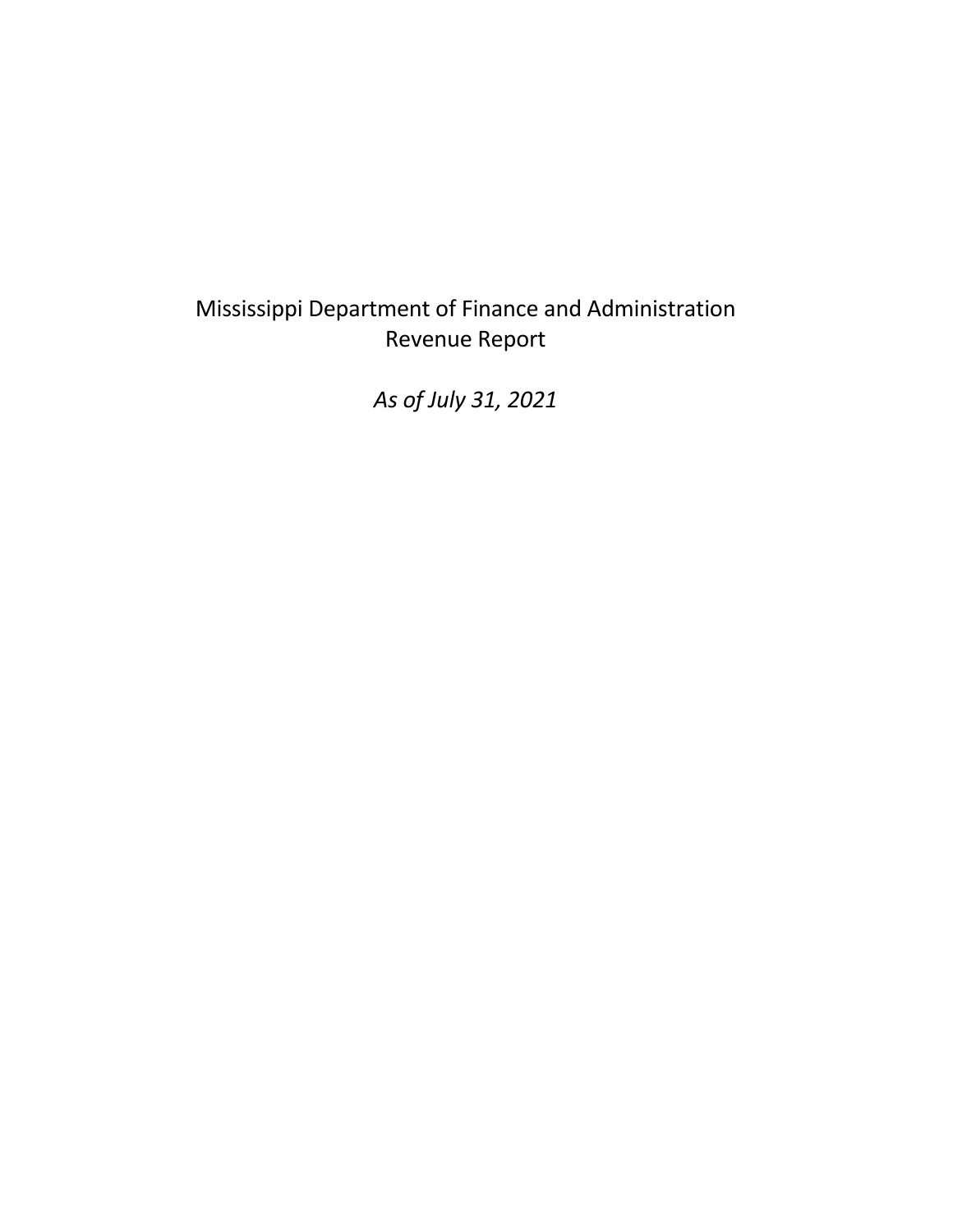Page 1

#### **FISCAL YEAR 2022**

|                                          |               |                    |                    | <b>STATE OF MISSISSIPPI</b> |                 |                    |                         |                |
|------------------------------------------|---------------|--------------------|--------------------|-----------------------------|-----------------|--------------------|-------------------------|----------------|
|                                          |               |                    | <b>ACTUAL</b>      |                             |                 | <b>ACTUAL</b>      | <b>OVER OR UNDER</b>    |                |
|                                          |               | <b>ACTUAL</b>      | <b>COLLECTIONS</b> | <b>ESTIMATE</b>             | <b>ESTIMATE</b> | <b>COLLECTIONS</b> | <b>ESTIMATE TO DATE</b> |                |
|                                          |               | <b>COLLECTIONS</b> | $07-01-20$         | <b>FISCAL YEAR</b>          | $07 - 01 - 21$  | $07 - 01 - 21$     |                         |                |
| <b>SOURCE</b>                            |               | FY 2021            | $07 - 31 - 20$     | 2022                        | $07 - 31 - 21$  | $07 - 31 - 21$     | <b>AMOUNT</b>           | <b>PERCENT</b> |
| DEPT. OF REVENUE COLLECTIONS:            |               |                    |                    |                             |                 |                    |                         |                |
| <b>SALES TAX (NET)</b>                   | <sup>\$</sup> | 2,244,361,161 \$   | 83,681,701 \$      | 2,243,900,000 \$            | 190,970,000 \$  | 215,184,461 \$     | 24,214,461              | 12.68%         |
| <b>INDIVIDUAL INCOME TAX</b>             |               | 2,226,159,994      | 246,405,453        | 1,883,600,000               | 155,780,000     | 169,738,357        | 13,958,357              | 8.96%          |
| <b>CORPORATE INCOME TAX</b>              |               | 845,133,396        | 92,732,106         | 490,000,000                 | 9,850,000       | 12,266,707         | 2,416,707               | 24.54%         |
| <b>USE TAX</b>                           |               | 408,776,281        | 18,907,768         | 385,300,000                 | 30,060,000      | 30,522,079         | 462,079                 | 1.54%          |
| <b>INSURANCE PREMIUM TAX</b>             |               | 339,282,412        | 37,483,980         | 331,400,000                 | 36,850,000      | 40,147,271         | 3,297,271               | 8.95%          |
| <b>TOBACCO TAX</b>                       |               | 145,655,089        | 13,578,115         | 140,900,000                 | 13,190,000      | 12,426,025         | (763, 975)              | $-5.79%$       |
| <b>ABC DIVISION</b>                      |               | 108,642,038        | 9,082,743          | 94,000,000                  | 7,267,000       | 8,719,172          | 1,452,172               | 19.98%         |
| BEER AND WINE TAX                        |               | 29,370,688         | 2,298,464          | 29,000,000                  | 2,456,000       | 2,597,621          | 141,621                 | 5.77%          |
| OIL SEVERANCE TAX                        |               | 16,416,775         | 1,195,404          | 15,000,000                  | 1,250,000       | 2,094,202          | 844,202                 | 67.54%         |
| NATURAL GAS SEVERANCE TAX                |               | 1,766,228          | 74,351             | 1,800,000                   | 150,000         | 185,057            | 35,057                  | 23.37%         |
| <b>AUTO TAG FEES</b>                     |               | 13,262,073         | 1,227,363          | 9,300,000                   | 846,000         | 785,663            | (60, 337)               | $-7.13%$       |
| <b>INSTALLMENT LOAN TAX</b>              |               | 12,456,568         | 2,757,274          | 12,200,000                  | 2,802,000       | 3,353,688          | 551,688                 | 19.69%         |
| PAYMENT IN LIEU OF TAX                   |               | 1,200,000          | $\Omega$           | 1,200,000                   | $\theta$        | $\mathbf{0}$       | $\theta$                | $0.00\%$       |
| <b>MISCELLANEOUS</b>                     |               | 10,761,838         | 6,371,325          | 11,600,000                  | 7,005,000       | 5,100,495          | (1,904,505)             | $-27.19%$      |
| <b>GAMING FEES &amp; TAXES</b>           |               | 153,724,705        | 12,587,170         | 120,000,000                 | 10,400,000      | 16,970,371         | 6,570,371               | 63.18%         |
| <b>TOTAL DEPT. OF REVENUE:</b>           |               | 6,556,969,247      | 528, 383, 218      | 5,769,200,000               | 468,876,000     | 520,091,168        | 51,215,168              | 10.92%         |
| OTHER THAN DEPT. OF REVENUE COLLECTIONS: |               |                    |                    |                             |                 |                    |                         |                |
| <b>INTEREST ON INVESTMENTS</b>           |               | 12,815,238         | 64                 | 12,500,000                  | 100             | 16                 | (84)                    | $-83.68%$      |
| HIGHWAY SAFETY PATROL                    |               | 19,984,049         | 1,768,924          | 18,700,000                  | 1,441,000       | 1,535,171          | 94,171                  | 6.54%          |
| <b>INSURANCE TAX</b>                     |               | 38,451,153         | 5,092,670          | 30,000,000                  | 3,731,000       | 4,627,443          | 896,443                 | 24.03%         |
| LICENSES, FEES, PERMITS                  |               | 62,293,972         | 2,431,240          | 52,000,000                  | 2,625,000       | 2,669,480          | 44,480                  | 1.69%          |
| CRIME TAX/ASSESSMENT                     |               | 39,068,063         | 1,314,873          | 37,200,000                  | 2,320,000       | 3,531,053          | 1,211,053               | 52.20%         |
| <b>MISCELLANEOUS</b>                     |               | 2,612,710          | 183,142            | 2,400,000                   | 115,000         | 138,924            | 23,924                  | 20.80%         |
| <b>GAMING FEES &amp; TAXES</b>           |               | 4,704,143          | 546,312            | 5,000,000                   | 930,000         | 771,750            | (158, 250)              | $-17.02%$      |
| TOTAL OTHER THAN DOR:                    |               | 179,929,328        | 11,337,224         | 157,800,000                 | 11,162,100      | 13,273,838         | 2,111,738               | 18.92%         |
| <b>TOTAL GF - (Sine Die) COLLECTIONS</b> |               | 6,736,898,576      | 539,720,441        | 5,927,000,000               | 480,038,100     | 533,365,005        | 53,326,905              | 11.11%         |
| SETTLEMENTS/OTHER                        |               | 4,113,440          | 0                  | $\Omega$                    | $\Omega$        | $\theta$           | $\theta$                | $0.00\%$       |
| <b>WCSR TRANSFER IN</b>                  |               |                    |                    |                             |                 | $\Omega$           |                         | $0.00\%$       |
| OTHER NON BUDGET TRANSFER IN             |               |                    |                    |                             |                 |                    |                         | $0.00\%$       |
| TRANSFER IN (BUD RED)                    |               |                    | 0                  |                             |                 | $\Omega$           | $\Omega$                | $0.00\%$       |
| OTHER BUDGETED GF COLLECTIONS            |               |                    |                    |                             |                 |                    | $\Omega$                | $0.00\%$       |
| <b>TOTAL GENERAL FUND:</b>               | -S            | 6.741.012.015 \$   | 539,720,441 \$     | 5.927,000,000 \$            | 480.038.100 \$  | 533,365,005 \$     | 53,326,905              | 11.11%         |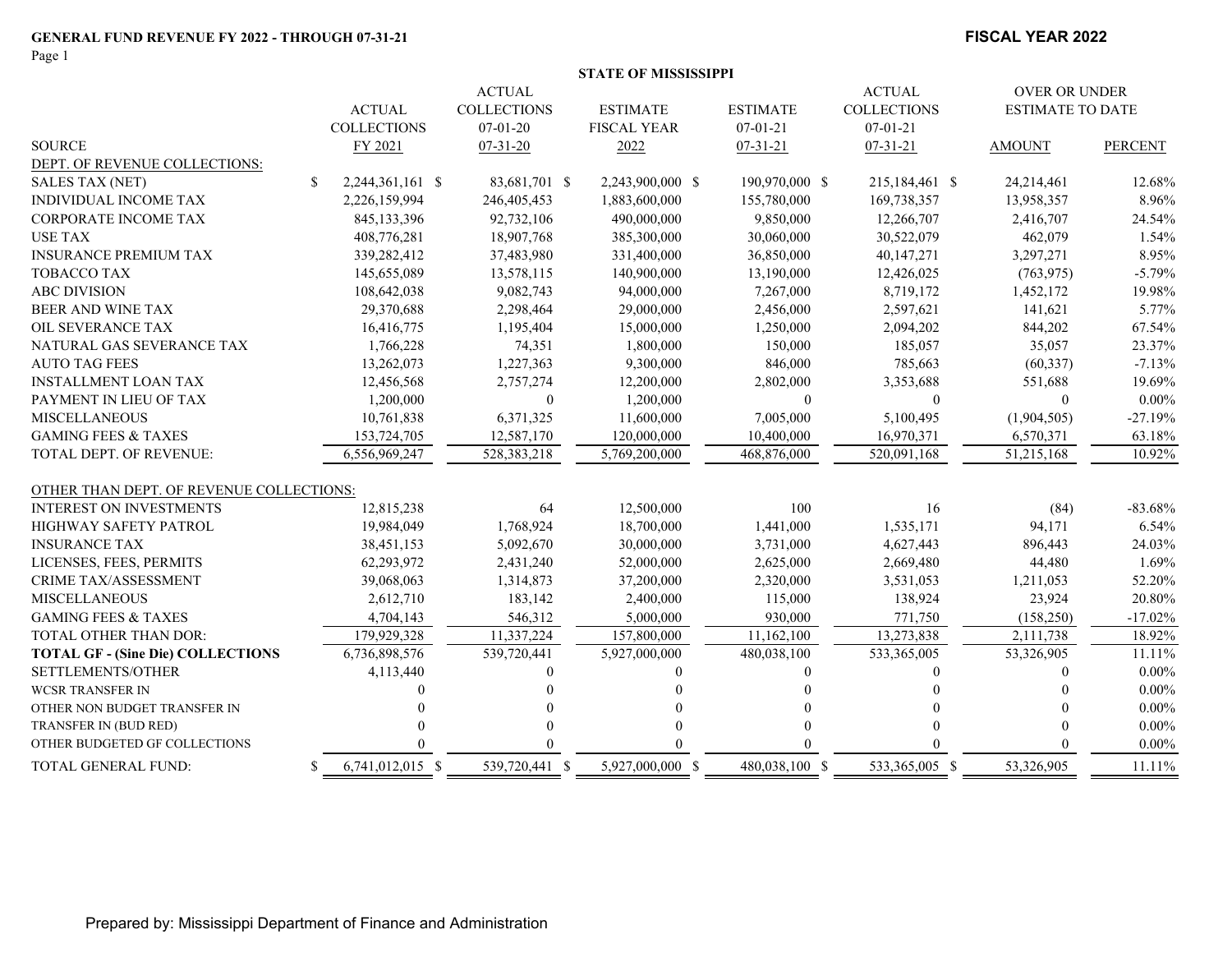#### **GENERAL FUND REVENUE FY 2022 - THROUGH 07-31-21 COMPARISON TO PRIOR YEAR COLLECTIONS**

Page 2

|                                          |                      |                | $07 - 01 - 20$ | $07 - 01 - 21$ | <b>INCREASE OR DECREASE</b> |                |
|------------------------------------------|----------------------|----------------|----------------|----------------|-----------------------------|----------------|
|                                          | July                 | July           | <b>TO</b>      | <b>TO</b>      | OVER OR UNDER PRIOR YEAR    |                |
| <b>SOURCE</b>                            | 2020                 | 2021           | $07 - 31 - 20$ | $07 - 31 - 21$ | <b>AMOUNT</b>               | <b>PERCENT</b> |
| DEPT. OF REVENUE COLLECTIONS:            |                      |                |                |                |                             |                |
| <b>SALES TAX (NET)</b>                   | \$<br>83,681,701 \$  | 215,184,461 \$ | 83,681,701 \$  | 215,184,461 \$ | 131,502,759                 | 157.15%        |
| INDIVIDUAL INCOME TAX                    | 246,405,453          | 169,738,357    | 246, 405, 453  | 169,738,357    | (76,667,096)                | $-31.11%$      |
| <b>CORPORATE INCOME TAX</b>              | 92,732,106           | 12,266,707     | 92,732,106     | 12,266,707     | (80, 465, 399)              | $-86.77%$      |
| <b>USE TAX</b>                           | 18,907,768           | 30,522,079     | 18,907,768     | 30,522,079     | 11,614,311                  | 61.43%         |
| <b>INSURANCE PREMIUM TAX</b>             | 37,483,980           | 40,147,271     | 37,483,980     | 40,147,271     | 2,663,290                   | 7.11%          |
| <b>TOBACCO TAX</b>                       | 13,578,115           | 12,426,025     | 13,578,115     | 12,426,025     | (1,152,090)                 | $-8.48%$       |
| <b>ABC DIVISION</b>                      | 9,082,743            | 8,719,172      | 9,082,743      | 8,719,172      | (363, 571)                  | $-4.00%$       |
| BEER AND WINE TAX                        | 2,298,464            | 2,597,621      | 2,298,464      | 2,597,621      | 299,156                     | 13.02%         |
| OIL SEVERANCE TAX                        | 1,195,404            | 2,094,202      | 1,195,404      | 2,094,202      | 898,798                     | 75.19%         |
| NATURAL GAS SEVERANCE TAX                | 74,351               | 185,057        | 74,351         | 185,057        | 110,705                     | 148.89%        |
| <b>AUTO TAG FEES</b>                     | 1,227,363            | 785,663        | 1,227,363      | 785,663        | (441,700)                   | $-35.99%$      |
| <b>INSTALLMENT LOAN TAX</b>              | 2,757,274            | 3,353,688      | 2,757,274      | 3,353,688      | 596,413                     | 21.63%         |
| PAYMENT IN LIEU OF TAX                   | 0                    | $\mathbf{0}$   | $\mathbf{0}$   | $\Omega$       | $\Omega$                    | $0.00\%$       |
| <b>MISCELLANEOUS</b>                     | 6,371,325            | 5,100,495      | 6,371,325      | 5,100,495      | (1,270,829)                 | $-19.95%$      |
| <b>GAMING FEES &amp; TAXES</b>           | 12,587,170           | 16,970,371     | 12,587,170     | 16,970,371     | 4,383,201                   | 34.82%         |
| TOTAL DEPT. OF REVENUE:                  | 528,383,218          | 520,091,168    | 528,383,218    | 520,091,168    | (8,292,050)                 | $-1.57%$       |
| OTHER THAN DEPT. OF REVENUE COLLECTIONS: |                      |                |                |                |                             |                |
| <b>INTEREST ON INVESTMENTS</b>           | 64                   | 16             | 64             | 16             | (47)                        | $-74.36%$      |
| HIGHWAY SAFETY PATROL                    | 1,768,924            | 1,535,171      | 1,768,924      | 1,535,171      | (233,752)                   | $-13.21%$      |
| <b>INSURANCE TAX</b>                     | 5,092,670            | 4,627,443      | 5,092,670      | 4,627,443      | (465, 227)                  | $-9.14%$       |
| LICENSES, FEES, PERMITS                  | 2,431,240            | 2,669,480      | 2,431,240      | 2,669,480      | 238,241                     | 9.80%          |
| <b>CRIME TAX/ASSESSMENT</b>              | 1,314,873            | 3,531,053      | 1,314,873      | 3,531,053      | 2,216,180                   | 168.55%        |
| <b>MISCELLANEOUS</b>                     | 183,142              | 138,924        | 183,142        | 138,924        | (44,218)                    | $-24.14%$      |
| <b>GAMING FEES &amp; TAXES</b>           | 546,312              | 771,750        | 546,312        | 771,750        | 225,438                     | 41.27%         |
| <b>TOTAL OTHER THAN:</b>                 | 11,337,224           | 13,273,838     | 11,337,224     | 13,273,838     | 1,936,614                   | 17.08%         |
| <b>TOTAL GF - (Sine Die) COLLECTIONS</b> | 539,720,441          | 533,365,005    | 539,720,441    | 533,365,005    | (6,355,436)                 | $-1.18%$       |
| SETTLEMENTS/OTHER                        | 0                    | $\Omega$       |                | $\theta$       | $\Omega$                    | $0.00\%$       |
| <b>WCSR TRANSFER IN</b>                  | 0                    |                |                | 0              |                             | $0.00\%$       |
| OTHER NON BUDGET TRANSFER IN             |                      |                |                | 0              | $\Omega$                    | $0.00\%$       |
| TRANSFER IN (BUD RED)                    | 0                    |                |                | $\Omega$       |                             | $0.00\%$       |
| OTHER BUDGETED GF COLLECTIONS            |                      |                |                | 0              |                             | $0.00\%$       |
| TOTAL GENERAL FUND:                      | \$<br>539,720,441 \$ | 533,365,005 \$ | 539,720,441 \$ | 533,365,005 \$ | (6,355,436)                 | $-1.18%$       |